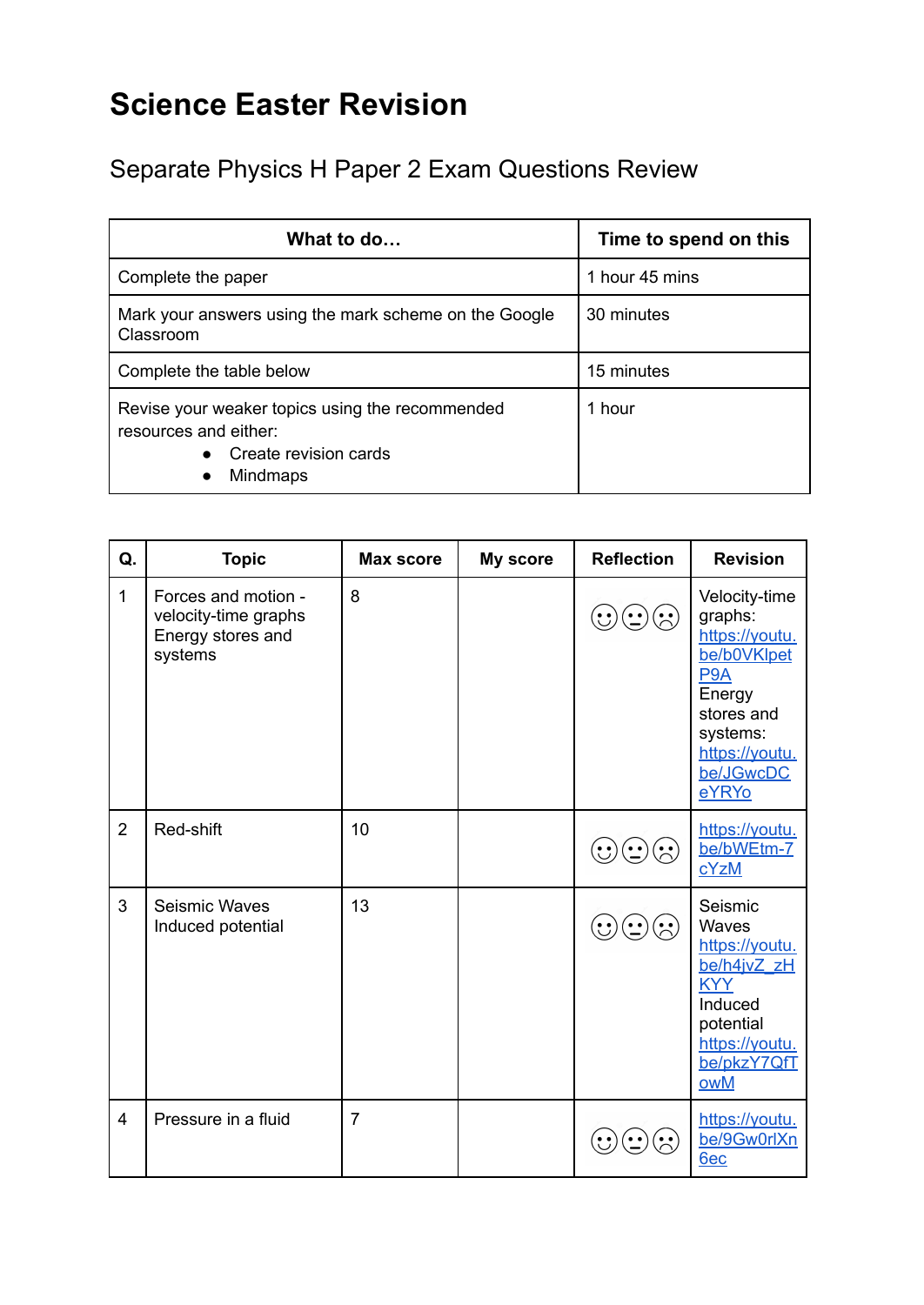| 5              | RP9: Reflection and<br>refraction of light                                          | 8  | $\mathbf{C}(\mathbf{C})\mathbf{C}(\mathbf{C})$ | Reflection:<br>https://youtu.<br>be/WDBtOe<br><b>XUdWQ</b><br>Refraction:<br>https://youtu.<br>be/UUc44Vg<br>5pCl<br>RP:<br>https://www.<br>youtube.com<br>/watch?v=tiqi<br>N <sub>3v1ze4</sub>                      |
|----------------|-------------------------------------------------------------------------------------|----|------------------------------------------------|----------------------------------------------------------------------------------------------------------------------------------------------------------------------------------------------------------------------|
| 6              | Forces and their<br>interactions - scalars<br>and vectors, weight,<br>Newton's Laws | 11 | $\mathbf{C}(\mathbf{C})$                       | Scalars and<br>Vectors:<br>https://youtu.<br>be/iLB 4Wu<br>2QOq<br>Vector<br>diagrams:<br>https://www.<br>youtube.com<br>/watch?v=U8<br>z8WFhOQ<br>Ÿ<br>Freebody<br>Diagrams<br>https://youtu.<br>be/YGGxf6c<br>p3Lo |
| $\overline{7}$ | Induced potential and<br>transformers                                               | 8  |                                                | Electromagn<br>etic<br>Induction:<br>https://youtu.<br>be/pkzY7QfT<br>owM<br>Transformer<br>s:<br>https://youtu.<br>be/7RtBUEZ<br>bKml                                                                               |
| 8              | Orbital motion and<br>speed                                                         | 11 | $\mathbf{C}(\mathbf{C})$                       | Orbital<br>motion:<br>https://youtu.<br>be/cTJLYfEH<br><u>luA</u><br>Speed:<br>https://youtu.<br>be/QaU9jMH<br>h7qE                                                                                                  |
| 9              | RP9: Reflection and<br>refraction of light                                          | 13 | $\odot$<br>$\cdot \cdot$                       | https://www.<br>youtube.com<br>/watch?v=tiqi<br>N <sub>3y1ze4</sub>                                                                                                                                                  |